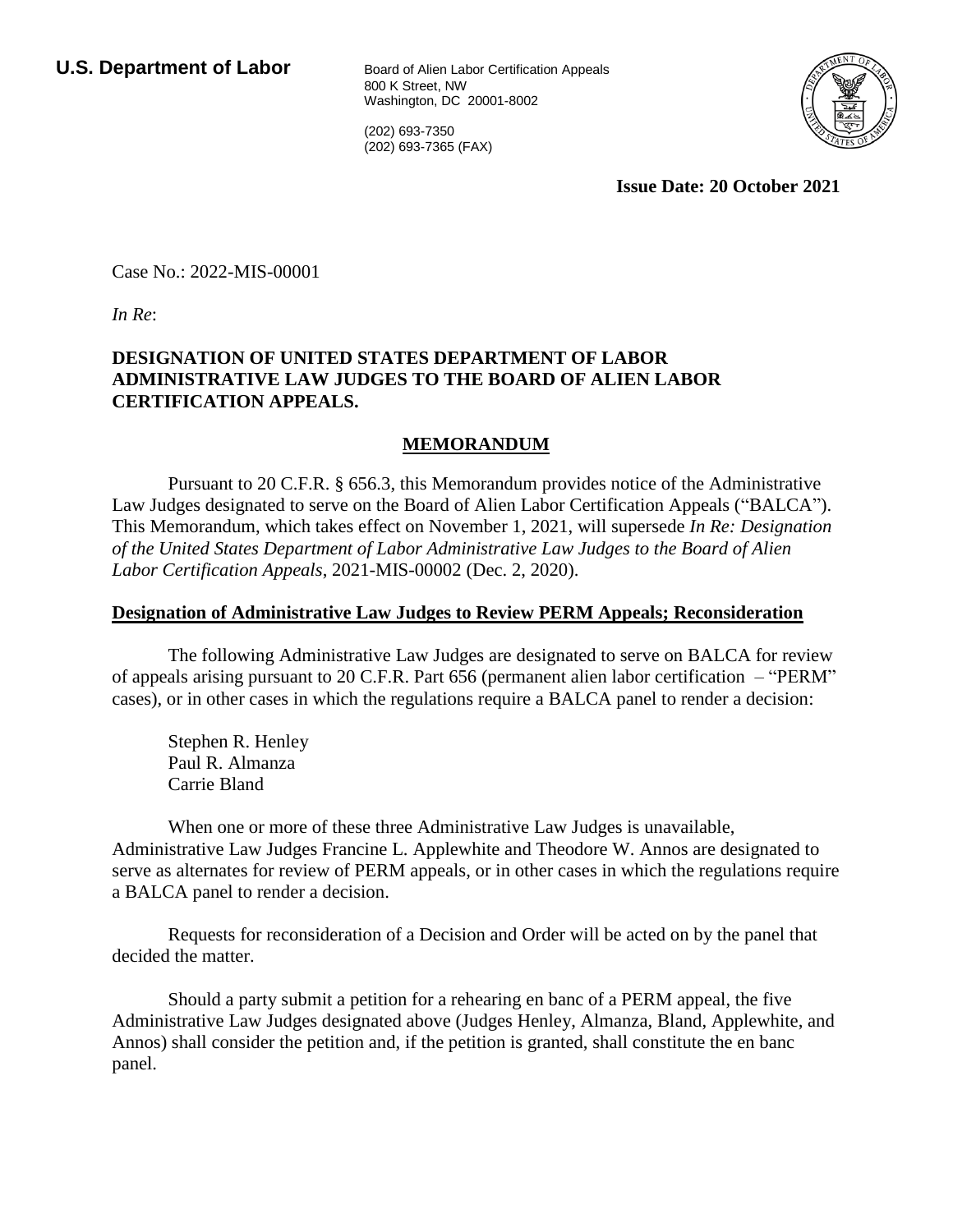## **Designation of Administrative Law Judges to Conduct Administrative Review or De Novo Hearings in Cases Adjudicated by a Single Judge**

The following Administrative Law Judges are designated to serve on BALCA to conduct administrative review or a de novo hearing in matters for which the regulations require or permit an individual ALJ designated to BALCA to render a decision. *See, e.g.*, 20 C.F.R. Part 655, Subpart A (H-2B nonagricultural guest worker program – "TLN" cases), Subpart B (H-2A agricultural guest worker program – "TLC" cases), and Subpart E (CW-1 nonimmigrant visa program for the Commonwealth of the Northern Mariana Islands – "TLM" cases).

Boston, Massachusetts District Office Jonathan Calianos Noran J. Camp Jerry R. DeMaio Timothy J. McGrath

Cherry Hill, New Jersey District Office Theresa C. Timlin Lauren C. Boucher Lystra A. Harris Scott Richard Morris

Cincinnati, Ohio District Office

John Paul Sellers III Steven D. Bell Jason A. Golden Joseph E. Kane Larry S. Merck

Covington, Louisiana District Office Patrick Rosenow Tracy Allen Daly Angela F. Donaldson John M. Herke Dan C. Panagiotis

Newport News, Virginia District Office Paul C. Johnson, Jr. Monica F. Markley Dana Rosen

Pittsburgh, Pennsylvania District Office Drew A. Swank Natalie A. Appetta Patricia J. Daum Sean M. Ramaley